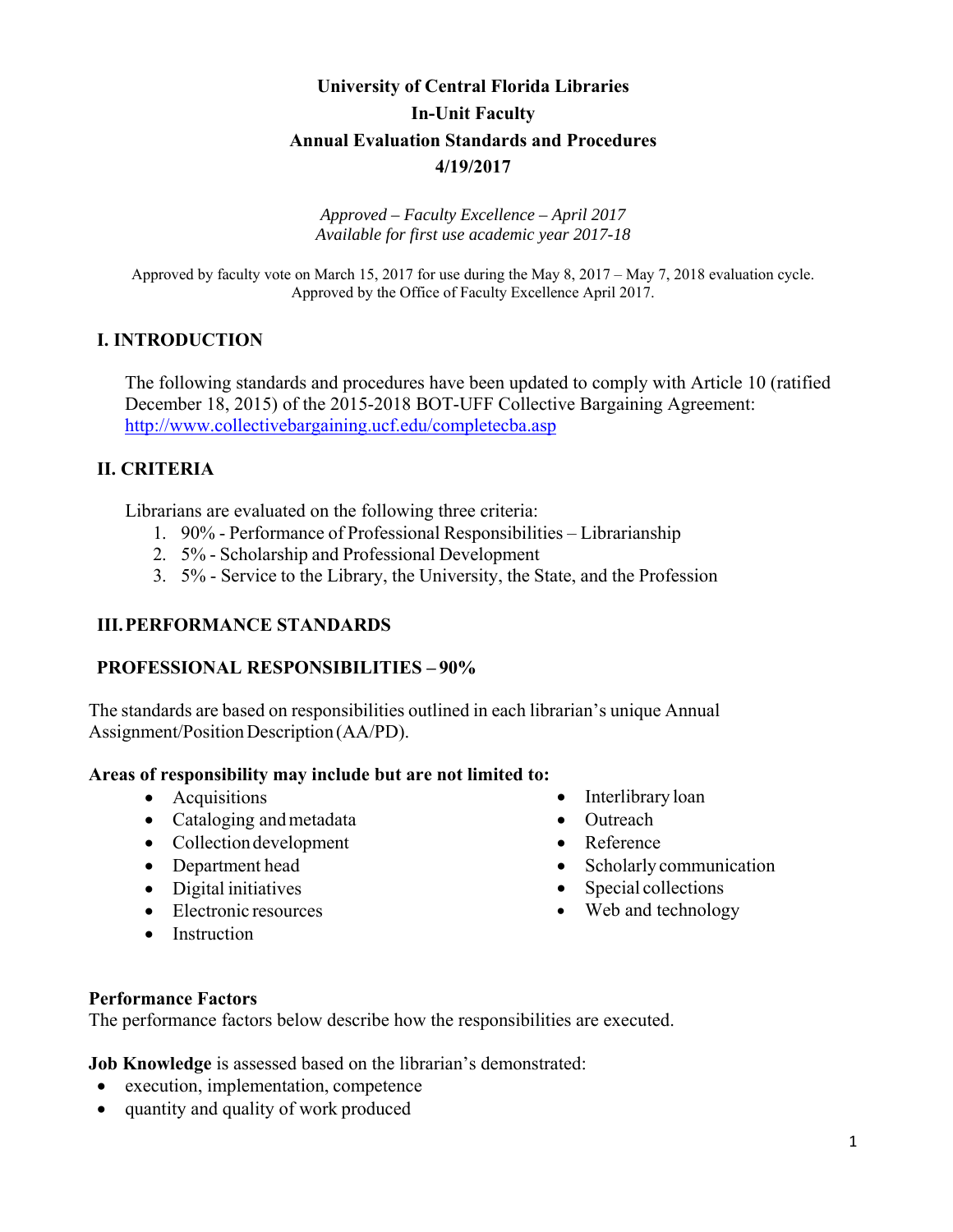- accuracy of work produced
- judgment in performing professional responsibilities

**Engagement** is assessed based on the librarian's demonstrated:

- creativity, innovation, or initiative
- adaptability and flexibility
- problem solving and decision making
- resource and time allocation, dependability

**Interpersonal Skills** are assessed based on the librarian's demonstrated:

- communication skills
- modelling of collegial relationships, facilitation of change in a positive manner
- openness, ability to consider and value alternate opinions
- diversity and inclusivity

## **SCHOLARSHIP & PROFESSIONAL DEVELOPMENT – 5%**

**Outstanding:** Demonstrates accomplishments in two or more examples as appropriate to rank. **Above Satisfactory:** Demonstrates accomplishments in one of the examples as appropriate to rank. **Satisfactory:** Demonstrates tangible progress toward accomplishment, along with a timeline for

completion, of any of the examples as appropriate to rank.

**Conditional:** Demonstrates no progress on any of the examples.

**Unsatisfactory:** Refuses to engage on any of the examples.

### **As appropriate to rank**

Expectations increase with progression in rank. As candidates achieve higher ranks their professional activities should take place in increasingly broader venues. Progression of venues is from institutional, local, state, regional, national, and international. The level of activities should evolve from learning to participating to contributing to leading.

Examples in approximate descending order by rank in each category.

### **Scholarship**

### **Publications**

- Articles in refereed journals
- Book or chapter in book
- Editor of column, contributing editor
- Papers published in conference proceedings
- Published bibliographies
- Article in non-refereed journal
- Exhibit catalog depending on length and professional relevance of content
- Book reviews depending on length and professional relevance of content

### **Presentations**

- Keynote or invited speaker
- Conference presentations, papers, and workshops for professional audiences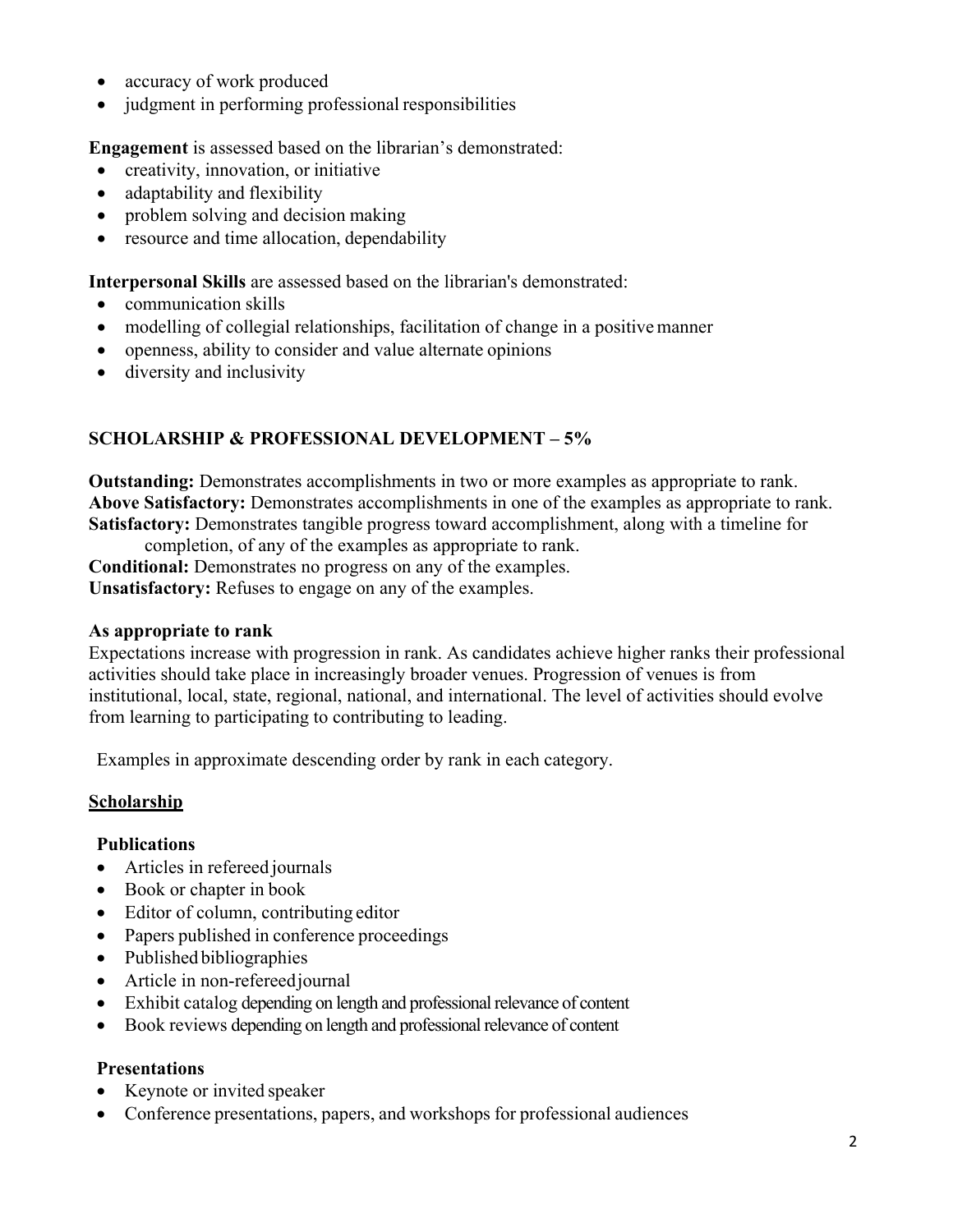- Presenting online workshops, pre-conference workshops (specialized training in specific areas)
- Panelist
- Poster sessions: National, Regional, State
- Campus and other presentations external to library such as events outside of normal scope of responsibilities or external event hosted on campus

### **Grants**

- Principal investigator or project manager for funded grant
- Team member for funded grant
- Submission proposal for outside funding
- Contribution to proposal development
- In-house grant submission

### **Awards**

- Fellowship
- Professional organization or honorary awards
- Excellence in Librarianship
- Honorary awards: ALA, FLA professional associations, ITR, UCF Faculty Fellow

### **Consulting**

Solicited services provided as consultant

### **Professional Development**

- Academic coursework and degrees
- Professional Development Leave
- Certificate, license achieved
- Workshops, training, MOOCs, and conferences (external)
- FCTL, UCF HR, CE (internal)

## **SERVICE – 5%**

**Outstanding:** Demonstrates accomplishments in two or more examples as appropriate to rank. **Above Satisfactory:** Demonstrates accomplishments in one of the examples as appropriate to rank. **Satisfactory:** Demonstrates tangible progress toward accomplishment, along with a timeline for

completion, of any of the examples as appropriate to rank. **Conditional:** Demonstrates no progress on any of the examples. **Unsatisfactory:** Refuses to engage on any of the examples.

### **As appropriate to rank**

Expectations increase with progression in rank. As candidates achieve higher ranks their professional activities should take place in increasingly broader venues. Progression of venues is from institutional, local, state, regional, national, and international. The level of activities should evolve from learning to participating to contributing to leading.

Examples in approximate descending order by rank in each category.

### **Publications as Service**

• Editorial board, manuscript review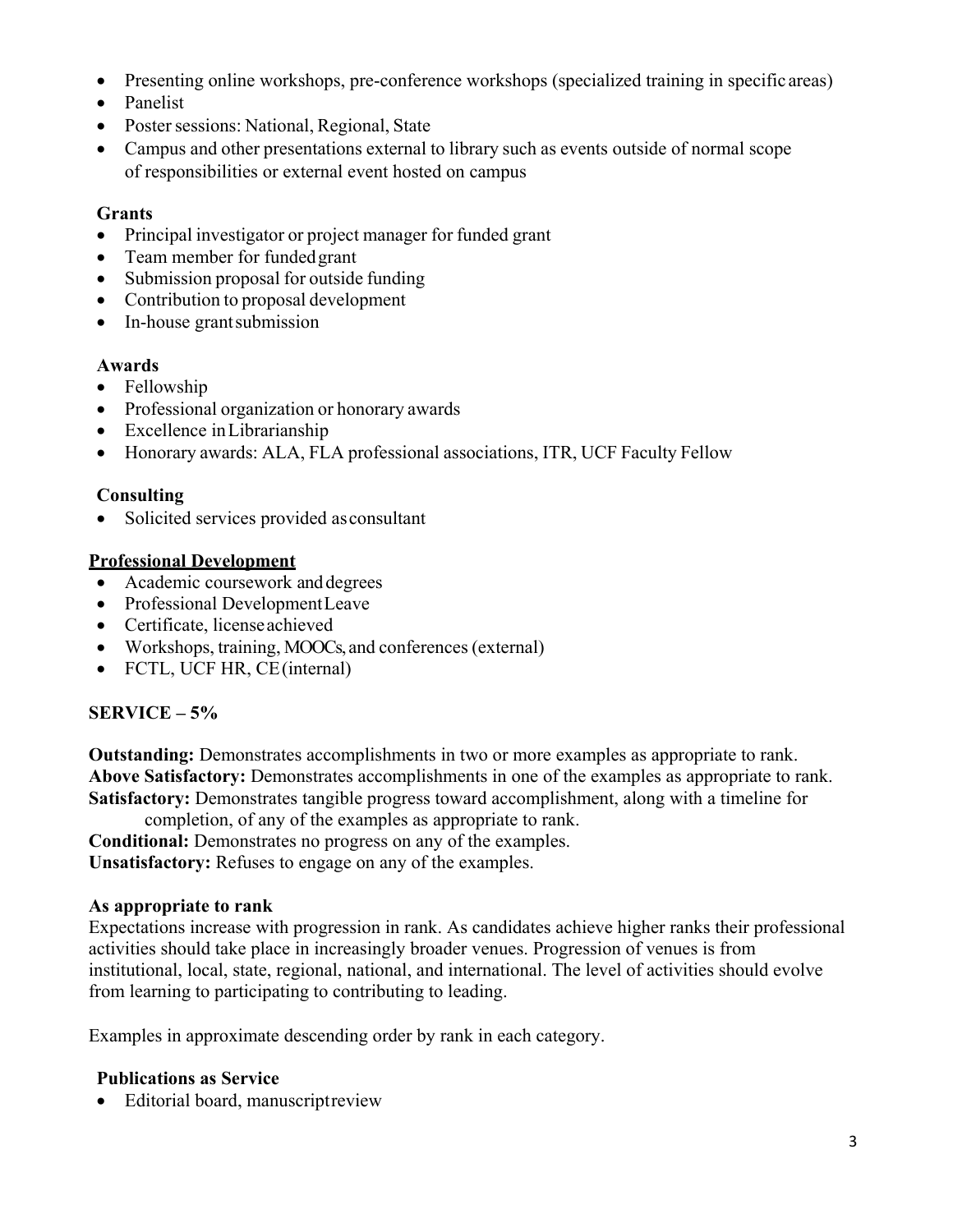- Editor of column, contributing editor
- News items
- Letters to editor depending on length and professional relevance of content
- Conference reports depending on length and professional relevance of content

### **Presentations as Service**

- Arranging, planning, moderating, or organizing workshops, institutes, seminars, conference programs, or other professional meetings or continuing education projects
- Presentations on behalf of the university
- Presentations to the community (Speakers Bureau)

#### **Instruction**

- Teach a credit bearing UCF course without compensation
- Lecturer in classes or events beyond normal job expectations
- Presenting internal training when not part of current job assignment
- Serves as site supervisor for internship

### **Professional Organizations, Institution, Library**

- Elected position: national, regional, state, local
- Leadership role
- Serves as external peer or outside reviewer for promotion
- Campus & library elected or appointed committees and working groups
- Active participation in community groups relevant to education, culture, or other public interest activities
- Participate in campus activities such as FCTL, CSWF, student and faculty orientations, faculty advisor to book club, chaperone alternative spring break

#### **Consulting**

- Solicited services provided as consultant
- Serves as expert nationally
- Serves as expert locally or in Florida

### **Mentoring**

- Serves as faculty advisor for student group
- Serves as site supervisor for internship
- Mentoring through an organization e.g. ALA, ACRL, FLA, SELA, SSLLI, UCF, or any LIS students

## **IV. PROCEDURES**

### **Annual Evaluations**

All librarians will have annual evaluations based on the following:

- Annual Assignment/Position Description (AA/PD) and Annual Accomplishments Report (AAR)
- Supervisor's personal observation of performance throughout the year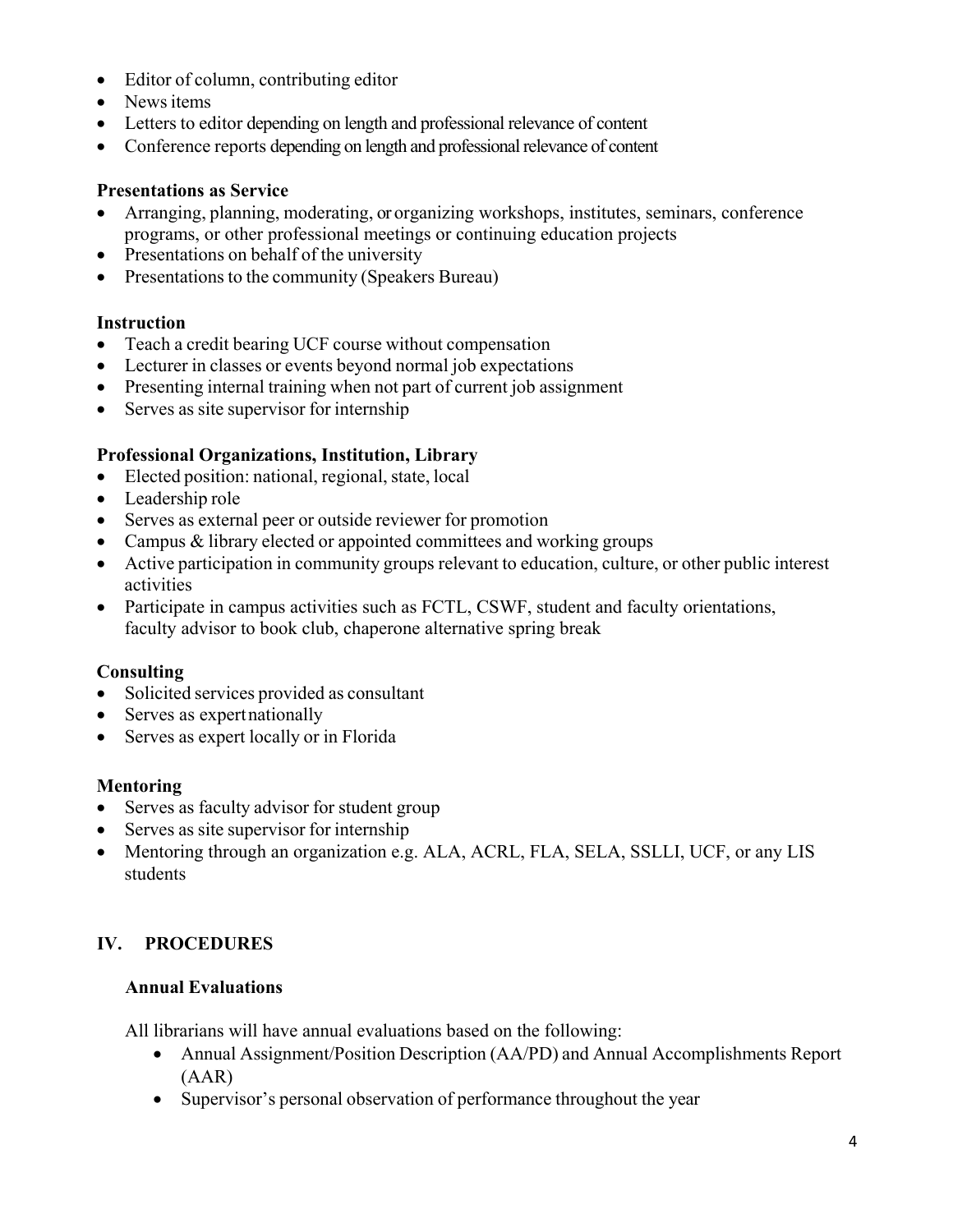- Statistical reports such as funds expended, instruction presented, or other metrics
- Solicited and unsolicited student, faculty, and colleague input

The Libraries' policy, procedures, evaluation timeline, and forms are described online at: Y:\ Committees&Workgroups\PCC\Faculty Evals\AESP2017

In addition, the evaluators in each area should provide written comments regarding the librarian's performance. The written comments should help explain or justify the rating, provide context, and/or provide useful feedback for future performance.

Performance of Professional Responsibilities may be further subdivided and rated separately either by the primary supervisor or other evaluators. For example, a reference librarian might be separately rated in categories such as Reference, Library Instruction, and Collection Development. These individual ratings will be weighted and figured into the overall rating according to the percentage of time allotted to each activity in the librarian's AA/PD, as described in the Performance Ratings section.

### **Performance Ratings**

For each area of responsibility on the AA/PD, the librarian should be given one of the following numerical ratings for each of the three performance factors.

### Rating Legend

- $4 =$ Outstanding
- 3= Above Satisfactory
- $2 =$  Satisfactory
- $1 =$ Conditional
- $0 =$ Unsatisfactory

### Rating Definitions

Outstanding

- Excellent, exemplary, exceptional
- Consistently exceeds expectations

### Above Satisfactory

- Highly competent
- Often exceeds expectations

### Satisfactory

- Effective, competent
- Meets expectations

### Conditional\*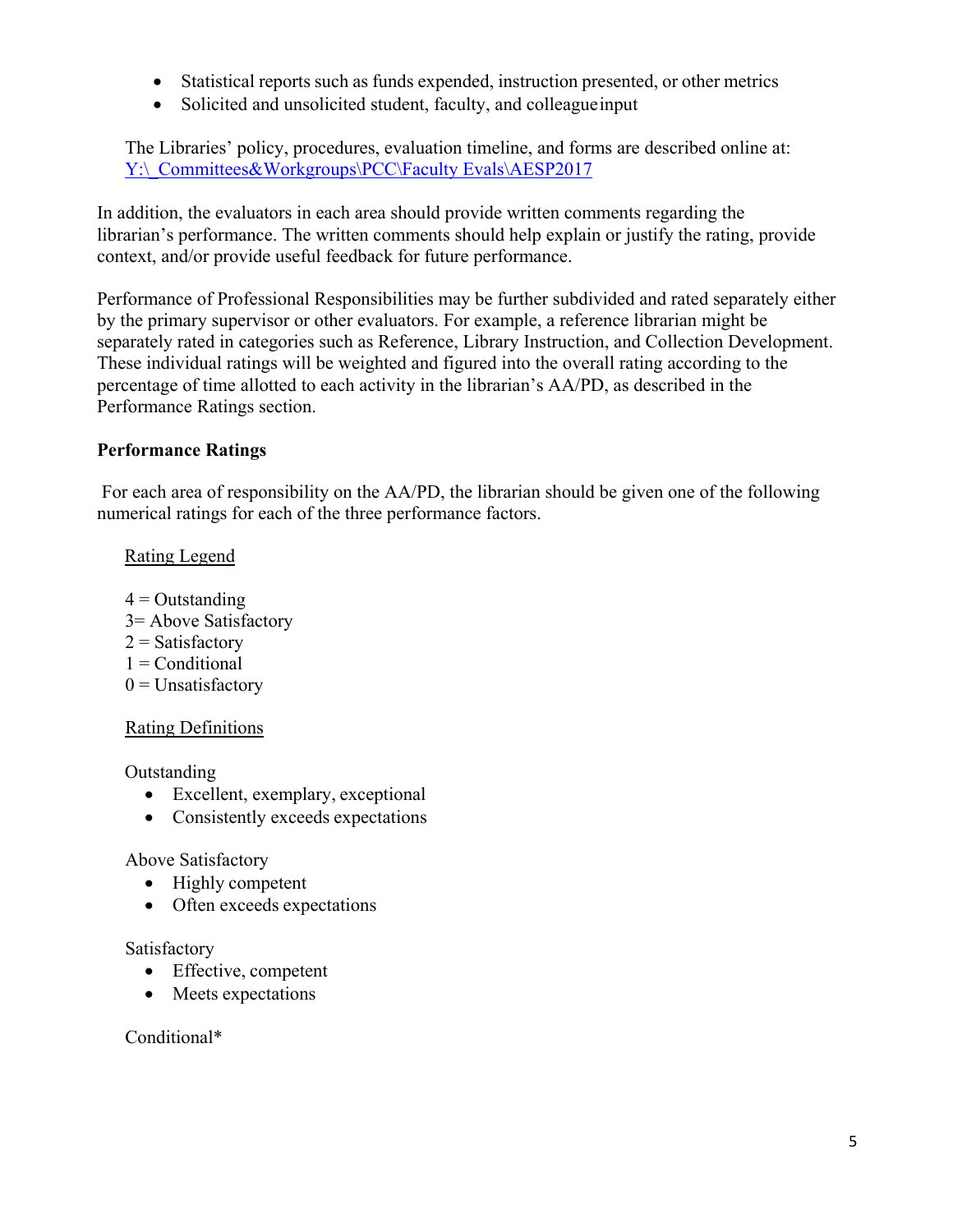- Ineffective, unreliable
- Regularly meets expectations in some aspects, but does not regularly meet expectations in other areas
- Shows some willingness to improve and resolve deficiencies

\*A conditional rating is accompanied by a written performance improvement plan with expectation that satisfactory performance is achieved within six months.

Unsatisfactory\*

- Unacceptable, negligent, unwilling
- Fails to meet all or most significant expectations
- Unwilling or unable to improve

\*An unsatisfactory rating is accompanied by a written performance improvement plan with the expectation that if at least conditional performance is not achieved within six months, a terminal contract may be issued.

## **Overall Performance Rating**

The overall rating is based on the sum of ratings in the three criteria (Professional Responsibilities, Scholarship, Service) above, weighted according to the librarian's percentages in the AA/PD and using the following scale.

Rating Scale  $3.5 - 4.00 = O$  (Outstanding)  $2.5 - 3.49 = AS$  (Above Satisfactory)  $1.5 - 2.49 = S$  (Satisfactory)  $0.5 - 1.49 = C$  (Conditional)  $0.0 - 0.49 = U$  (Unsatisfactory)

Because scholarship (5% of assignment) and service (5% of assignment) are expected activities for all librarians, an overall rating of "Outstanding" can be achieved only if a librarian is rated "Satisfactory" or above in scholarship and service, regardless of the numerically weighted rating.

The Performance of Professional Responsibilities is weighted by percentage indicated on the AA/PD, as shown in the example evaluation form at the end of this document.

## **Conditional and Unsatisfactory Ratings**

Overall ratings below "Satisfactory" are assigned in consultation with the appropriate Associate Director or Director. An improvement plan with specific recommendations on how the faculty member could achieve a "Satisfactory" or above rating will be implemented at any time during the evaluation year if performance becomes conditional or unsatisfactory. Repeated conditional ratings may result in a terminal contract. An unsatisfactory rating is accompanied by a written performance improvement plan with the expectation that if at least conditional performance is not achieved within six months, a terminal contract will be requested.

## **Assigned Duties**

For purposes of the annual evaluation the assigned duties will be described on the Annual Assignment/Position Description and will include librarianship, scholarship and professional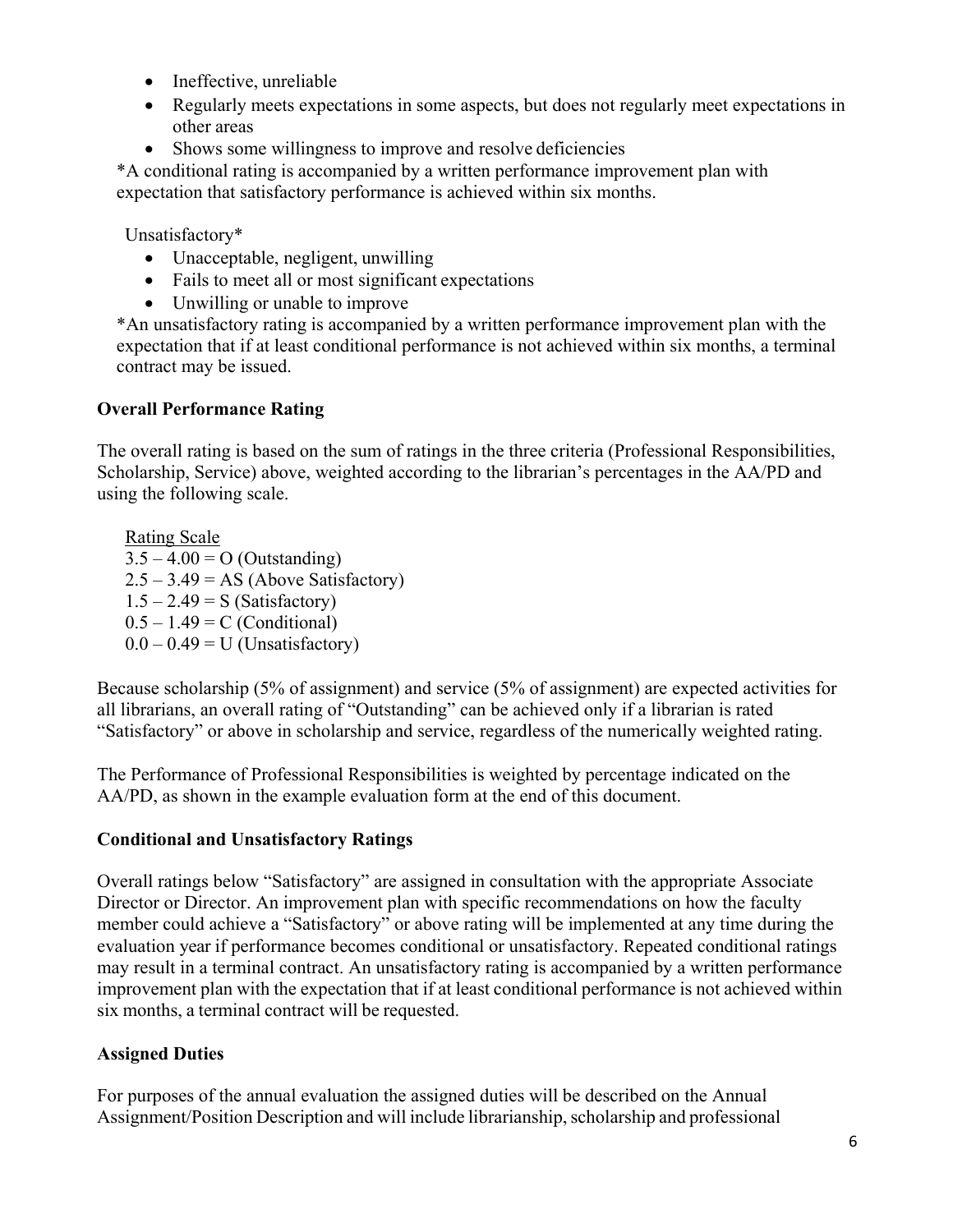development, and service. Individual position descriptions are negotiated between the librarians and supervisors with input from Associate Directors. The position descriptions should include detail about job duties or responsibilities, specific goals, and not exceed two pages. Goals are agreed upon on the AA/PD and reported on in the Annual Accomplishments Report under the appropriate percent of assigned duties. Scholarship and professional development and service are expected activities for all librarians and are not only the realm of librarians seeking promotion. All librarians are eligible for the highest rating on the annual evaluation as long as they achieve ratings in scholarship and professional development and service (5% each on AA/PD) of "Satisfactory" or above.

### **Annual Evaluations and Promotion**

"Promotion decisions are not merely a totaling of an employee's annual performance evaluations" (UCF BOT/UFF Collective Bargaining Agreement, 14.1), therefore faculty should not assume that positive ratings in the annual evaluations process will automatically lead to a positive recommendation for promotion. The cumulative evaluation toward promotion (CPE) process and the promotion process are separate from the annual evaluation process and follow separate guidelines. Faculty members should reference the Libraries' Promotion Coordinating Committee manual and the University's Promotion and Tenure Guidelines for further clarification.

#### **Annual Accomplishments Report**

The Annual Accomplishments Report (AAR) serves not only as a reminder of work completed for the immediate supervisor but also as an aid to the Director and other evaluators in their ability to assess performance of professional responsibilities. The Annual Accomplishments Report should briefly put activities in context and explain their importance to the Libraries. The librarian's accomplishments should not be merely a report of typical duties as outlined in the Annual Assignment/Position Description but should highlight the librarian's strengths, major goals accomplished, or innovative methods used to execute the assigned duties. There is not one single uniform format for the AAR, however it should parallel the AA/PD.

### **Professional Development Leave (PDL)**

Evaluations of performance of professional responsibilities for librarians on professional development leave will be included in the annual evaluation; however, PDL activities will be evaluated when the PDL is complete. If the leave is not completed during the evaluation period, the annual evaluation will be based on performance of job duties for the period excluding the PDL. Upon return from leave, the evaluation will also be based on the quality and impact of the activities and goals given in the PDL application and the actual accomplishments described in the written PDL report http://facultyexcellence.ucf.edu/leaves/professional-development-leaves-for-in-unit-facultypdl/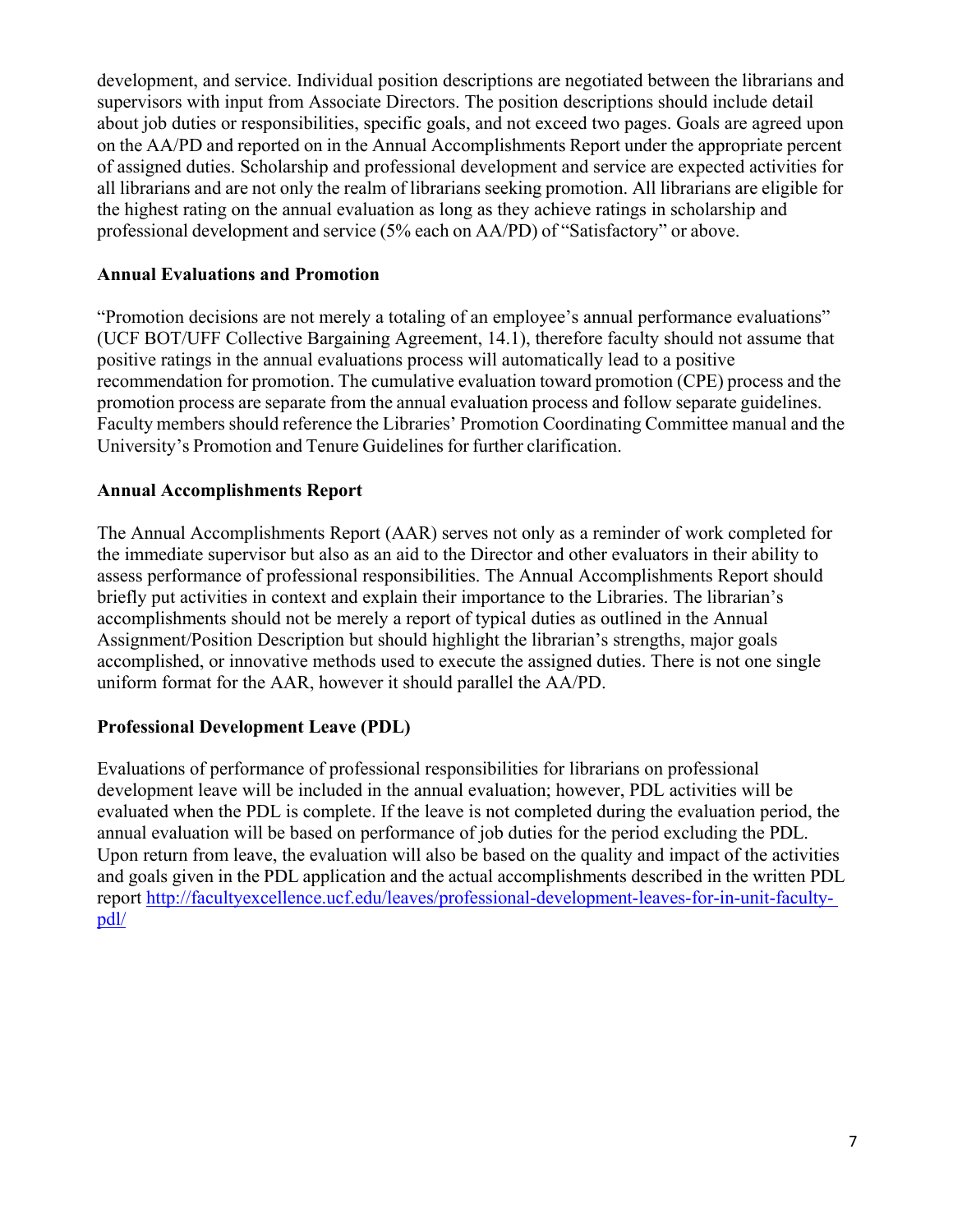## *University of Central Florida Libraries*  **In-Unit Faculty Evaluation Form Appraisal period:** May 8, 2018 – May 7, 2019

Name: Ima Knight Rank: Assistant Librarian

For each assigned area, the librarian should be given a numerical rating for each performance factor. The average for each area is then multiplied by the percentage assigned on the AA/PD, resulting in the weighted rating. Finally, the weighted ratings are summed, resulting in the overall total.

| <b>Assigned Areas on the AA/PD</b> | Performance<br><b>Factor</b><br><b>Ratings</b> | Average | $\mathbf X$ | $\frac{0}{0}$<br><b>Assigned</b> | $=$               | Weighted<br><b>Rating</b> |
|------------------------------------|------------------------------------------------|---------|-------------|----------------------------------|-------------------|---------------------------|
| Reference                          |                                                |         |             |                                  |                   |                           |
| Job Knowledge                      | $\overline{4}$                                 |         |             |                                  |                   |                           |
| Engagement                         | $\mathfrak{Z}$                                 |         |             |                                  |                   |                           |
| Interpersonal Skills               | $\overline{3}$                                 |         |             |                                  |                   |                           |
| Sum                                | $11/3 =$                                       | 3.67    | X           | .30                              | $=$               | 1.10                      |
| <b>Instruction</b>                 |                                                |         |             |                                  |                   |                           |
| Job Knowledge                      | 3                                              |         |             |                                  |                   |                           |
| Engagement                         | $\overline{\mathbf{3}}$                        |         |             |                                  |                   |                           |
| Interpersonal Skills               | $\overline{3}$                                 |         |             |                                  |                   |                           |
| Sum                                | $9/3 =$                                        | 3.00    | X           | .40                              | $=$               | 1.20                      |
| Outreach                           |                                                |         |             |                                  |                   |                           |
| Job Knowledge                      | 3                                              |         |             |                                  |                   |                           |
| Engagement                         | $\overline{2}$                                 |         |             |                                  |                   |                           |
| Interpersonal Skills               | $\overline{3}$                                 |         |             |                                  |                   |                           |
| Sum                                | $8/3 =$                                        | 2.67    | X           | .20                              | $\!\!\!=\!\!\!\!$ | 0.53                      |
| Scholarship                        | 3                                              | 3.00    | X           | .05                              | $=$               | 0.15                      |
| <b>Service</b>                     | $\overline{4}$                                 | 4.00    | $\mathbf X$ | .05                              | $\!\!\!=\!\!\!\!$ | 0.20                      |
|                                    |                                                |         |             |                                  |                   | 3.18                      |
| <b>Total</b>                       |                                                |         |             |                                  |                   | Above                     |
|                                    |                                                |         |             |                                  |                   | Satisfactory              |

### **Comments:**

Reference Comments here

Instruction Comments here

**Outreach** Comments here